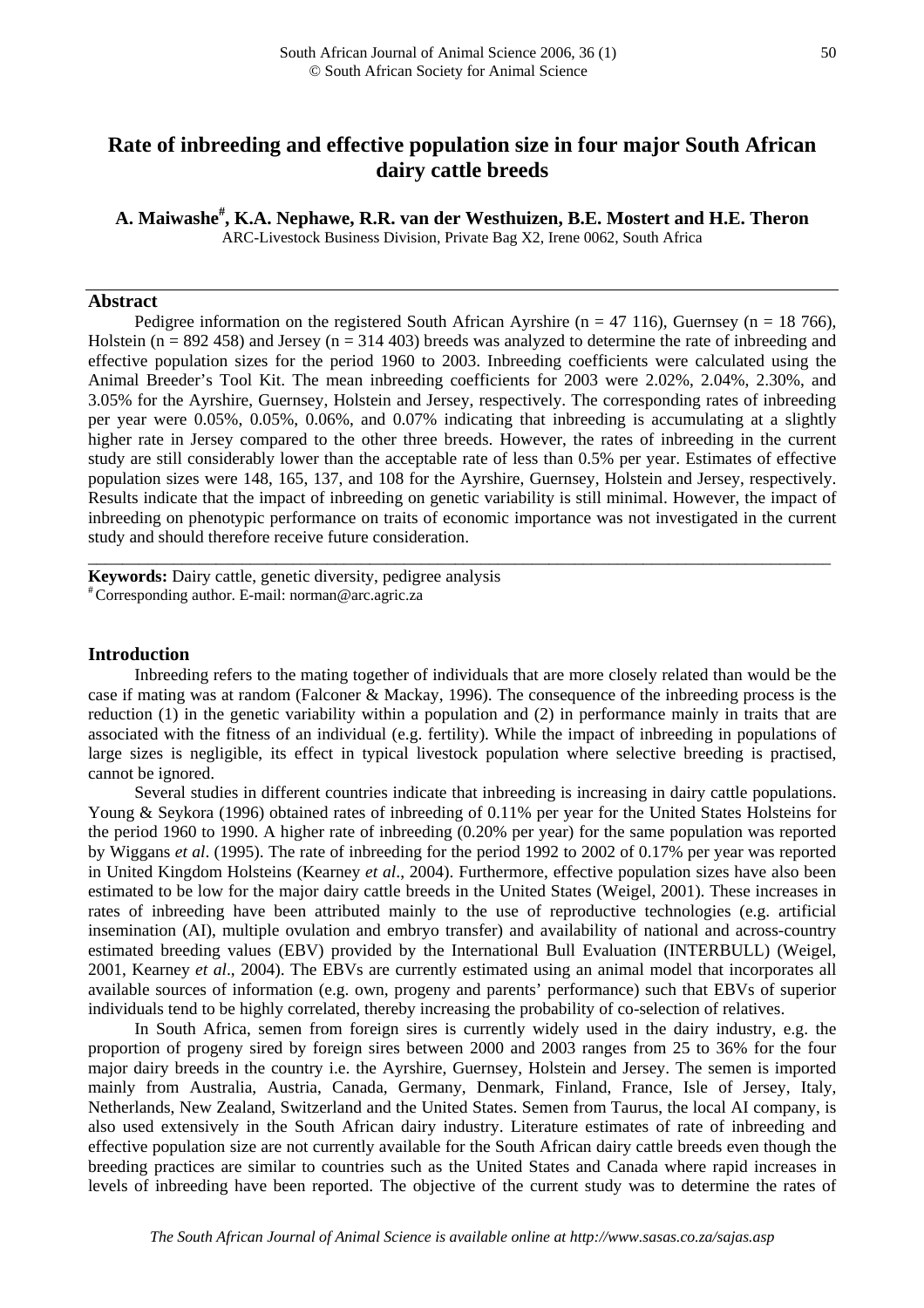inbreeding and effective population sizes for the four major South African dairy cattle breeds participating in the National Dairy Cattle Performance Testing Scheme.

#### **Material and Methods**

The breeds considered in the current study were the South African Ayrshire, Guernsey, Holstein and Jersey. Pedigree data including animal, sire and dam identification and date of birth were obtained from the Integrated Registration and Genetic Information System database. The data also included graded and imported animals. Pedigree information of imported ancestors was retrieved from the INTERBULL database. These pedigrees were traced as far back as possible. Considering animals born after 1960, the number of generations of complete pedigree information ranged from 2 to 7 across breeds with the mean of 3.1, 2.8, 3.1 and 3.4 generations for the Ayrshire, Guernsey, Holstein and Jersey, respectively.

Editing of the data included checking the integrity of the pedigree (e.g. animals that appeared as both a sire and a dam, animals that are progeny of themselves, and progeny that were born before their parents) using the "stack\_ped" tool of the Animal Breeder's Tool Kit (ABTK), developed by Golden *et al*. (1992). The "stack ped" tool also ensures that the records are ordered chronologically by age. The total number of usable records for the period 1960 to 2003 was 46 968, 18 646, 890 958 and 313 960 for the Ayrshire, Guernsey, Holstein and Jersey, respectively.

Inbreeding coefficients for each animal were computed using the "ainv" tool of the ABTK. This tool implements the algorithm of Meuwissen & Luo (1992) which was developed for calculating inbreeding in large populations. For the purpose of comparison with similar studies 1960 was chosen as the base year by setting the parents of animals born before 1960 to be unknown such that the average inbreeding of animals born in 1960 was zero by definition.

The effective population size ( Ne ) was calculated as follows (Falconer & Mackay, 1996):

$$
Ne = \frac{1}{2\Delta F_L} \tag{1}
$$

and 
$$
\Delta F_{L} = \left(\frac{\sum \Delta F_{t-1,t}}{k-1}\right) L
$$
 [2]

$$
\Delta F_{t-1,t} = \frac{F_t - F_{t-1}}{1 - F_{t-1}}
$$
\n<sup>(3)</sup>

where  $\Delta F_L$  is the rate of inbreeding per generation,  $\Delta F_{t-1,t}$  is the rate of inbreeding between years t −1 and t,  $F_{t-1}$  and  $F_t$  are the average inbreeding levels at years t −1 and t, respectively, L and k are the generation interval and number of years considered (e.g. 1960 to 2003), respectively. The generation interval (L) was defined as the average age of the parents when their offspring that are destined to be parents are born. Four selection pathways (e.g. sires of sires, dams of sires, sires of dams and dams of dams) are typical of dairy breeding programs and therefore L was computed as an average of generation intervals for the four pathways. Further analysis included calculating the annual mean number of progeny per sire.

#### **Results and Discussion**

The percentage of animals with both parents known for the period considered in the current study is given in Figure 1. For the most part of the period 1960 to 1975 at least 70% of the population was foundation animals in the four breeds. A rapid increase in the proportion of animals with both parents known occurred during the period 1975 to 1985. In 2003 the proportion of animals with both parents known ranged from 70% for the Guernsey to 90% for the Jersey with the Ayrshire and Guernsey being intermediate. The difference in the proportion of animals with both parents known was not dramatic among the four breeds and therefore the impact of incompleteness of pedigree on estimates of inbreeding should be comparable among the breeds.

and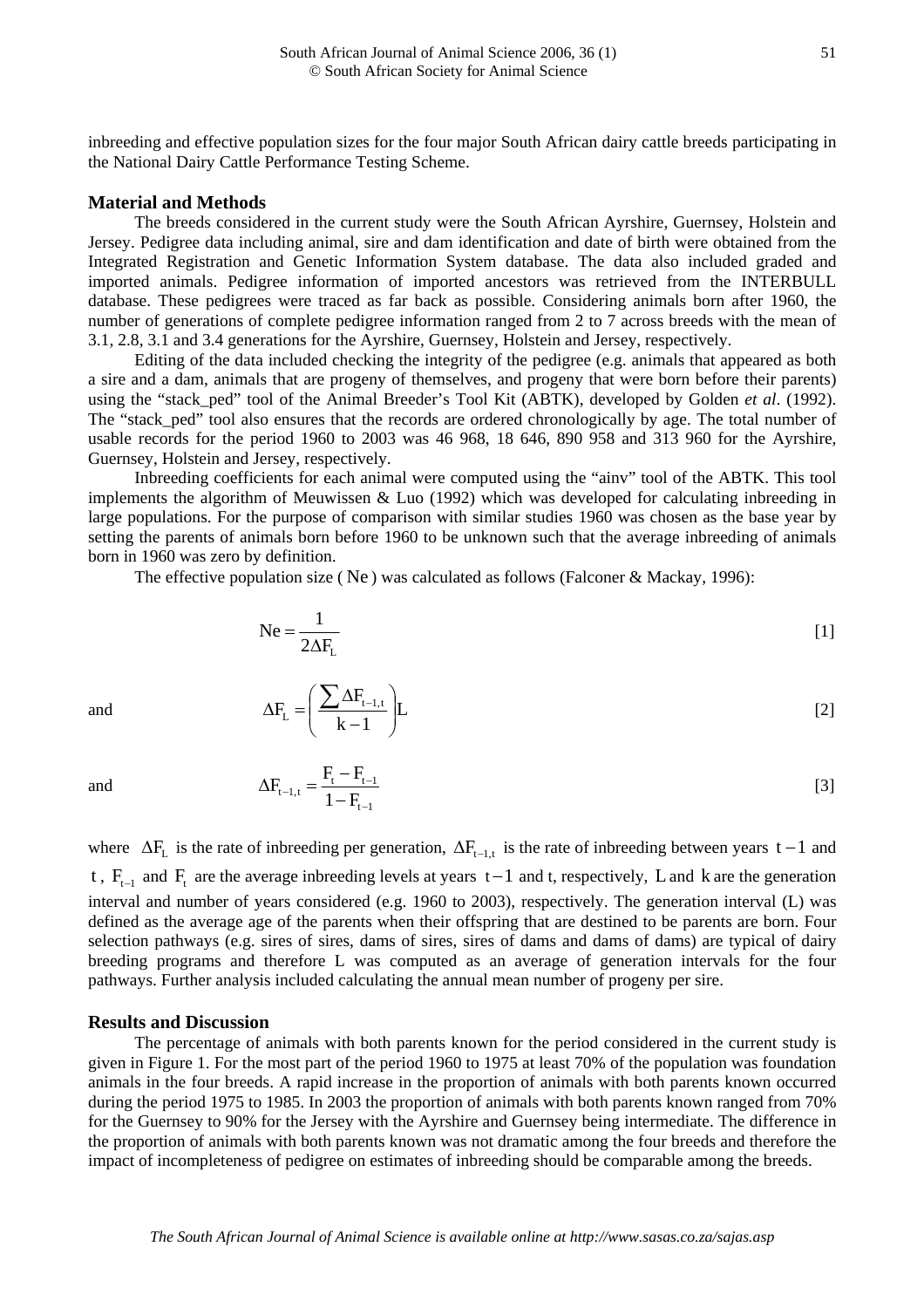

**Figure 1** Percentage of animals with both parents known by year of birth

The annual registrations for the four breeds are given in Figure 2. The trends in the annual registrations for the Holstein and Jersey were similar and could be divided into three intervals: the periods of (1) mild increase (1960 to 1970), (2) rapid increase (1970 to 1987 for the Holstein and 1970 to 1996 for the Jersey), (3) no increase followed by a decline (1988 to 2003 for the Holstein and 1997 to 2003 for the Jersey). It is clear from Figure 1 that the Holstein was the dominant breed in the South African dairy industry for most of the period studied. However, the current trend demonstrates a decline in the Holstein's popularity with the gap for the annual registrations narrowing between the Holstein and the Jersey. In fact, the Holstein population has decreased by almost half within the last seven years while the Jersey has only declined by about 20% between 2002 and 2003. The current decline in dairy populations has also been reported in other countries (Thompson *et al*., 2000a; b).

Through the entire period the Ayrshire and the Guernsey have had minority status. While the trend is positive for the Ayrshire, the annual registrations in the Guernsey seem to be constant over time. However, the proportion of these two breeds industry-wide has increased in the last few years due to the decline in the Holstein and the Jersey populations.

Results on generation intervals are presented in Table 1. Generation interval refers to the average age of the parents when their progeny that in turn become parents are born. The four selection paths (i.e. the sire of sires, sire of dams, dams of sires, and dams of dams) typical of the dairy industry were taken into account when calculating the generation interval. The Ayrshire has the longest average generation interval while the Guernsey exhibited the shortest generation interval with the other two breeds being intermediate. However, the average generation intervals were comparable among the breeds. These results could be due to the use of AI whereby semen from certain sires is used extensively over time and therefore resulting in sires being used beyond their lifespan. The breeding policy also determines how long natural sires are used within herds.

Figure 3 shows a curvilinear relationship between the average level of inbreeding and time. This relationship is typical in livestock species. While the inbreeding trends tended to be smooth for the Holstein and Jersey, there was some local randomness in the direction of inbreeding for the Ayrshire and Guernsey. These patterns could be explained by the small population sizes for the Ayrshire and the Guernsey. The first 30 years (i.e. 1960 to 1990) were characterized by a mild increase in the level of inbreeding while the period 1990 to 2003 showed a rapid increase for all the breeds. The average levels of inbreeding in 2003 were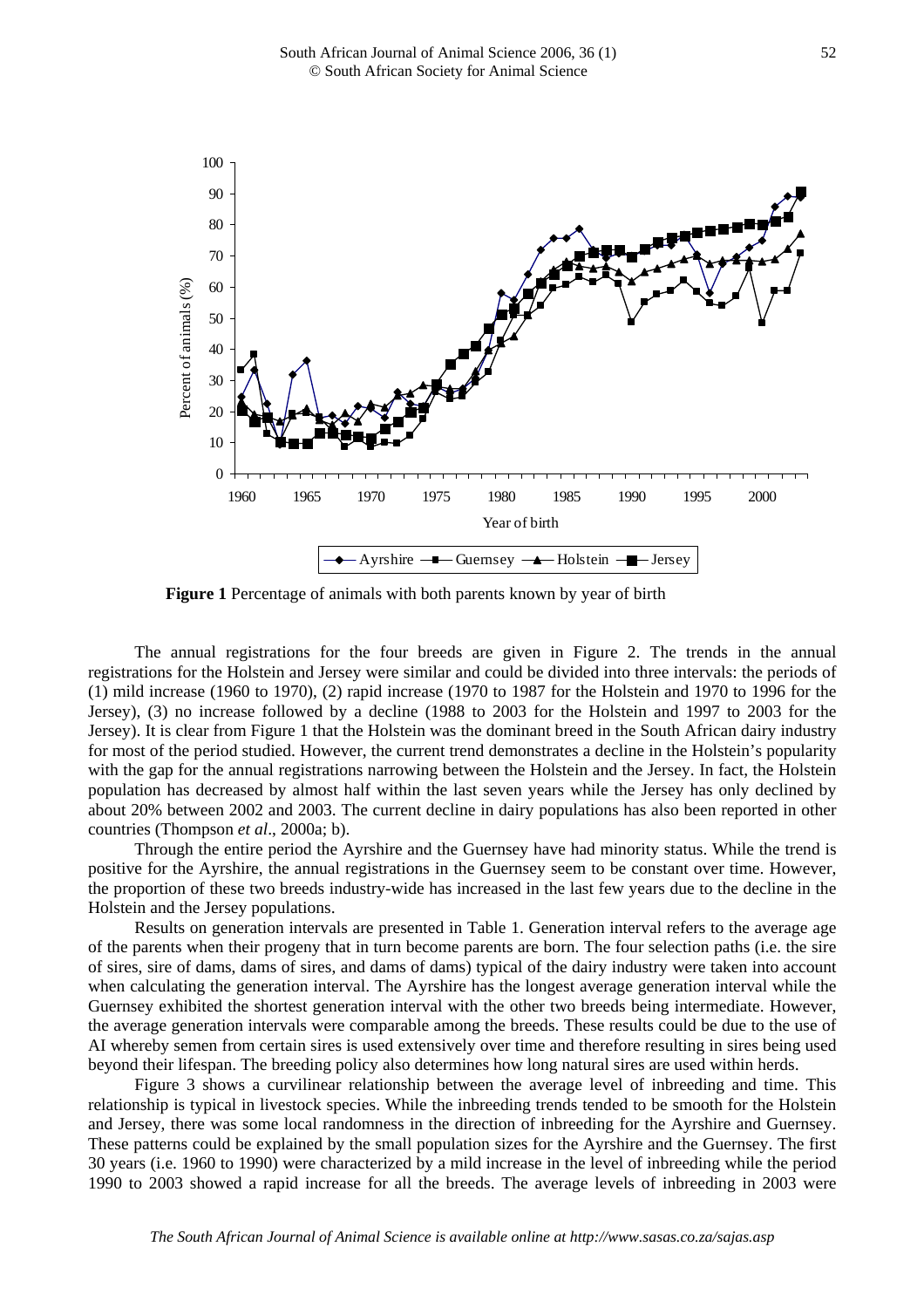2.02%, 2.04%, 2.30%, and 3.05% for the Ayrshire, Guernsey, Holstein and Jersey and the corresponding maximum inbreeding coefficients were 28.6%, 30.4%, 37.5% and 34.6%, respectively.



**Figure 2** The annual registrations for the Ayrshire, Guernsey, Holstein and Jersey breeds

**Table 1** Generation interval<sup>1</sup> (in years) and rate of inbreeding ( $\Delta F$ ) for the Ayrshire, Guernsey, Holstein and Jersey breeds

| <b>Breed</b> | $_{\rm LSS}$ | $L_{DS}$ | $L_{\rm SD}$ | $L_{DD}$ |      | ΔF                    |                | Ne. |
|--------------|--------------|----------|--------------|----------|------|-----------------------|----------------|-----|
|              |              |          |              |          |      | $(\frac{9}{6}$ /year) | (%/generation) |     |
|              |              |          |              |          |      |                       |                |     |
| Ayrshire     | 8.83         | 6.39     | 7.53         | 5.04     | 6.95 | 0.05                  | 0.34           | 148 |
| Guernsey     | 7.57         | 5.75     | 6.35         | 5.17     | 6.21 | 0.05                  | 0.30           | 165 |
| Holstein     | 8.36         | 5.15     | 8.20         | 4.71     | 6.61 | 0.06                  | 0.37           | 137 |
| Jersey       | 8.13         | 5.74     | 6.68         | 4.73     | 6.32 | 0.07                  | 0.46           | 108 |

<sup>1</sup> Generation interval for the pathway of the sire of sires (L<sub>SS</sub>); dam of sires (L<sub>DS</sub>); sire of dams (L<sub>SD</sub>);

and dam of dams  $(L_{DD})$  and average generation interval across pathways  $(L)$ ; Ne - effective population size

The current levels of inbreeding within the four breeds are still lower than estimates of inbreeding obtained 15 years ago in the same breeds in the United States (Wiggans *et al*., 1995, Young & Seykora, 1996). Thompson *et al*. (2000a; b) reported average inbreeding coefficients of 4.2% and 4.6% for the American Holstein and Jersey populations, respectively. Recently, a slightly lower inbreeding level (1.9%) was reported for the Israeli Holstein (Weller & Ezra, 2005). The mean inbreeding levels were reported to be 3.9% and 3.4% in 2003 in the Danish Holstein and Jersey breeds (Sørensen *et al*., 2005). Miglior & Burnside (1995) also reported an increase in the levels of inbreeding in the Canadian Holstein population. However, these estimates may not be directly comparable to the results obtained in the current study because of different base years. For example, inbreeding coefficients in Thompson *et al*. (2000a; b) were computed based on pedigree traced until base animals were reached, i.e. there was no explicit base year.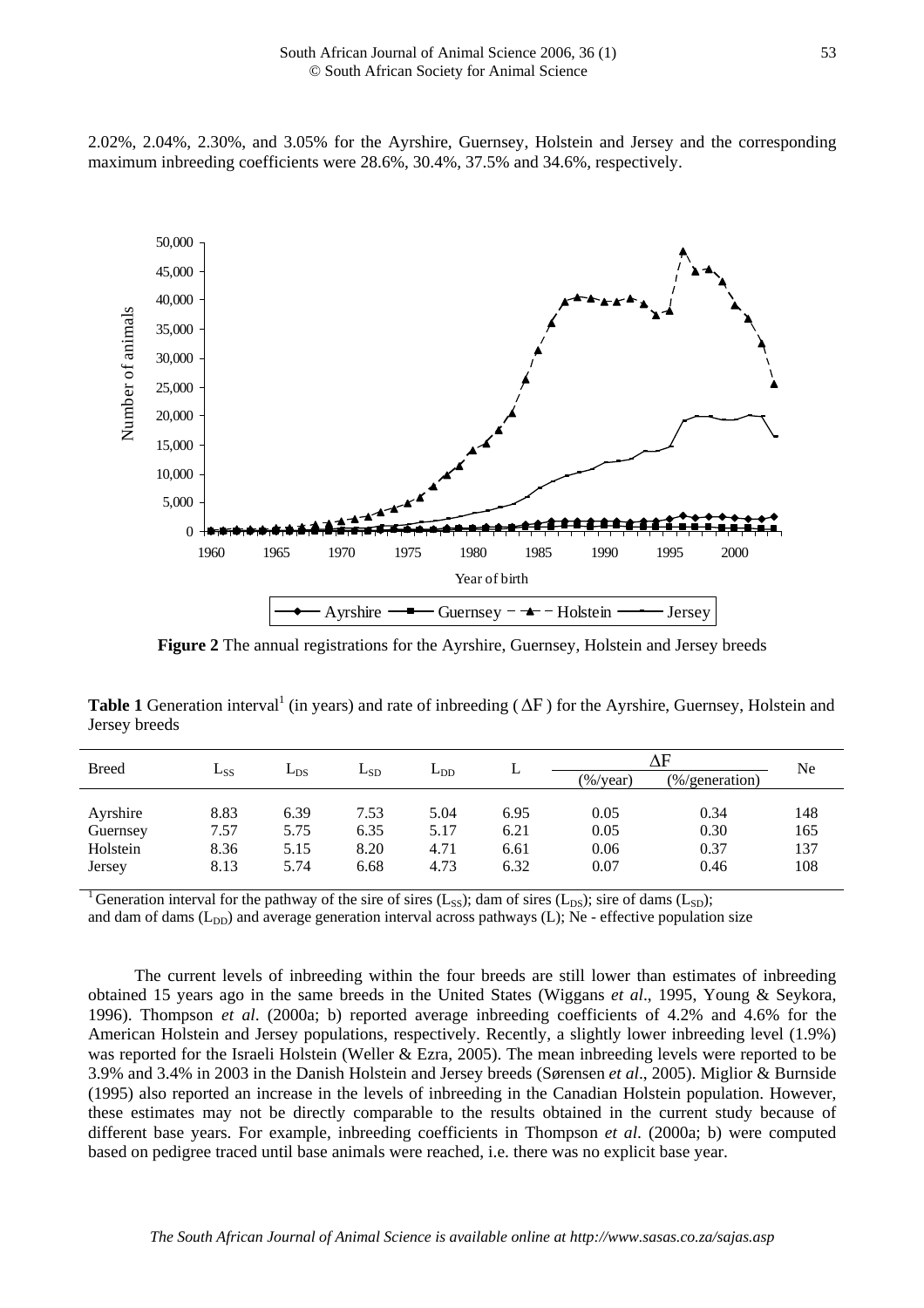Considering the entire period (1960 to 2003) the most inbred animal was born in 1988 for the Ayrshire (37.5%), 2003 for the Guernsey (30.5%), 1985 for the Holstein (41.2%), and 1991 for the Jersey (42.2%). These high inbreeding coefficients suggest that even though the mean inbreeding in the four breeds is still low, occasional intense inbreeding does occur in these populations.



**Figure 3** The annual mean inbreeding levels of the Ayrshire, Guernsey, Holstein and Jersey breeds

For illustrative purpose, the pedigree of the most inbred Jersey cow ( $F = 42.2\%$ ; animal numbered 7) is given in Figure 4. Each path of this cow's pedigree was traced back until the foundation or base animals were reached. It can be noticed that this cow was a progeny of a mating between an inbred sire ( $F = 12.5\%$ ; animal numbered 4) and his inbred daughter ( $F = 28.1\%$ ; animal numbered 6). Figure 4 clearly demonstrates that animal 1 was overly represented in animal 7's pedigree. This result suggests that there seems to have been no intention to avoid mating between close relatives within this particular family.

The rates of inbreeding expressed per year and per generation are presented in Table 1. The Jersey population exhibited the highest annual rate of inbreeding (0.07%) followed by the Holstein (0.06%) and the Ayrshire (0.05%) and the Guernsey (0.05%). The rate of inbreeding obtained in this study for the Holstein is similar to the rate of 0.05%/yr for the bulls and 0.079%/yr for the cows reported for the Israeli Holstein (Weller & Ezra, 2005). Wiggans *et al*. (1995) reported the annual rates of inbreeding of 0.17%, 0.22%, 0.20%, and 0.21% for the United States Ayrshire, Guernsey, Holstein and Jersey. In a separate study of the United States Holstein population, Young & Seykora (1996) used a random sample of the females born in 1990 and reported a rate of inbreeding that was about half that obtained by Wiggans *et al*. (1995). Wiggans *et al*. (1995) accounted for missing pedigree information when calculating the relationship by using the average relationships of the contemporaries for the unknown ancestors. Miglior & Burnside (1995) found that inbreeding increased at different rates in the Canadian Holstein for period 1950 to 1990. The rates of inbreeding were calculated separately for the bulls and cows with the bulls showing the most dramatic increase of 0.21%/yr compared to the 0.07%/yr for the cows for the period 1987 to 1990. Estimates of the rates of inbreeding obtained in the current study are still considerably lower than the critical level of 0.5%/yr suggested for animal breeding programs (Nicholas, 1989).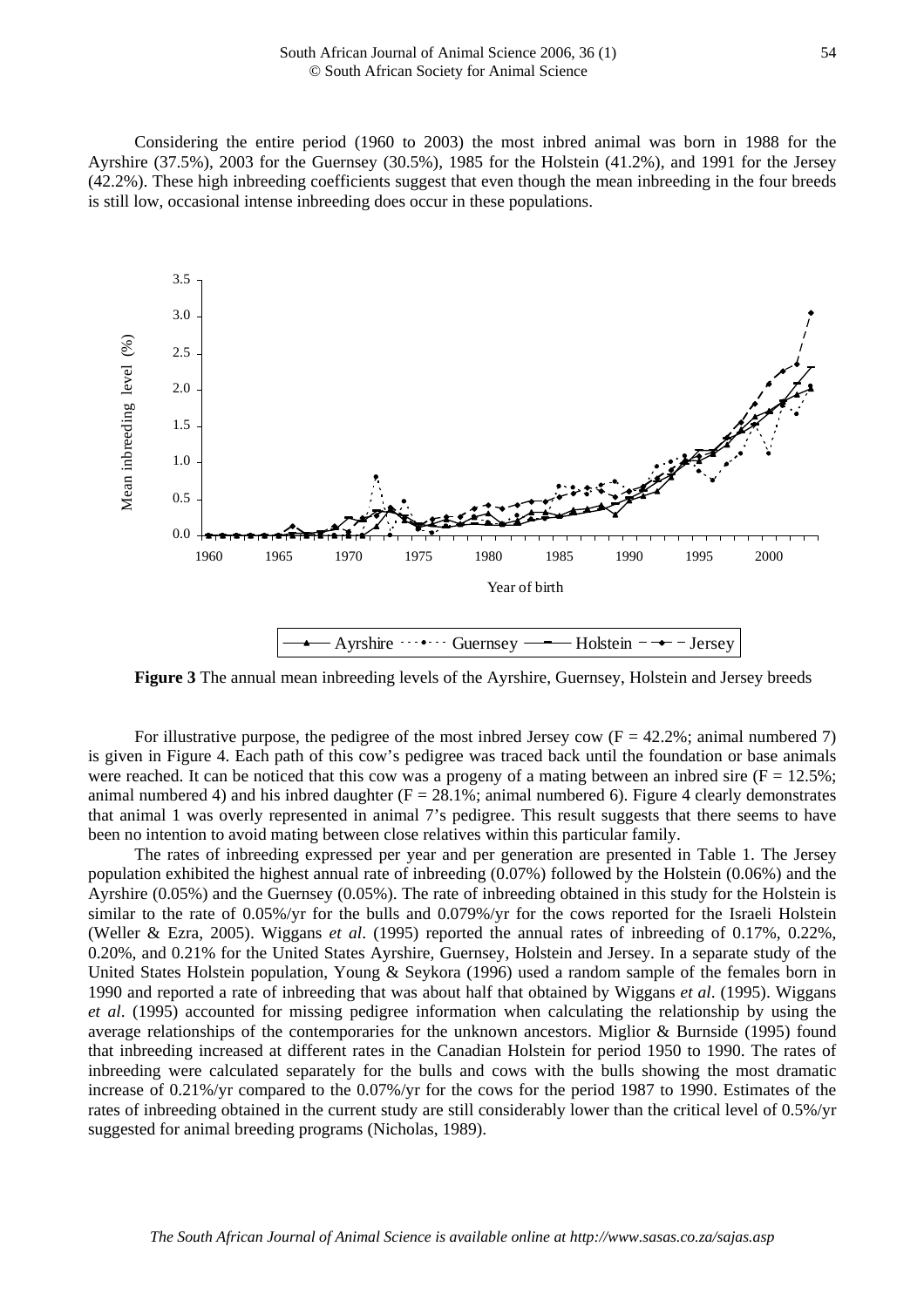

**Figure 4** Diagram of the pedigree of the most inbred Jersey cow

Effective population size (Ne) is a measure of genetic variability within a population with large values of Ne indicating more variability and small values indicating less genetic variability. The estimates of effective population sizes were 148, 165, 137, and 108 for the Ayrshire, Guernsey, Holstein and Jersey, respectively (Table 1). The current estimate of effective population size for the Ayrshire was lower than that ( $Ne = 161$ ) of the American Ayrshire reported by Weigel (2001). Contrary to the estimates obtained in this study Weigel (2001) reported considerably lower estimates for the Guernsey (65), Holstein (39) and Jersey (30). Estimates of effective population sizes based on recent inbreeding trend (1993 to 2003) of 49 and 53 were reported for the Danish Holstein and Jersey populations respectively (Sørensen *et al*., 2005). It is interesting to note that numerically larger (Holstein and Jersey) breeds have lower effective population sizes in comparison to numerically smaller breeds (Ayrshire and Guernsey). One possible explanation for these results is the high selection intensities practiced by numerically larger breeds (Weigel, 2001).

Extensive use of certain sires results in an increase in the variance in family sizes (i.e. unequal genetic contribution to the next generation) which may reduce the effective population size (Falconer & Mackay, 1996). For example 30, 20, 49 and 53% of the progeny born in 2003 for the Ayrshire, Guernsey, Holstein and Jersey, respectively were sired by 5% of the prominent sires. The trend in the mean number of progeny per sire for the period 1960 to 2003 is presented in Figure 5. There was a general increase in the mean number of progeny per sire for all the breeds throughout the entire period. The current mean numbers of progeny per sire (2003) were 14.7, 5.8, 22.3, and 19.2 for the Ayrshire, Guernsey, Holstein and Jersey, respectively (Figure 5). This indicates that the half-sib family sizes tended to be smaller in Guernsey relative to the other three breeds. The mean progeny per sire was consistently higher in Holstein compared to the other breeds for the entire period. For the past 15 years, the mean number of progeny per sire in Holstein has stabilized at around 27 with a tendency for a decline in the recent years. A similar trend is evident in Guernsey while the Jersey and Ayrshire show a positive trend.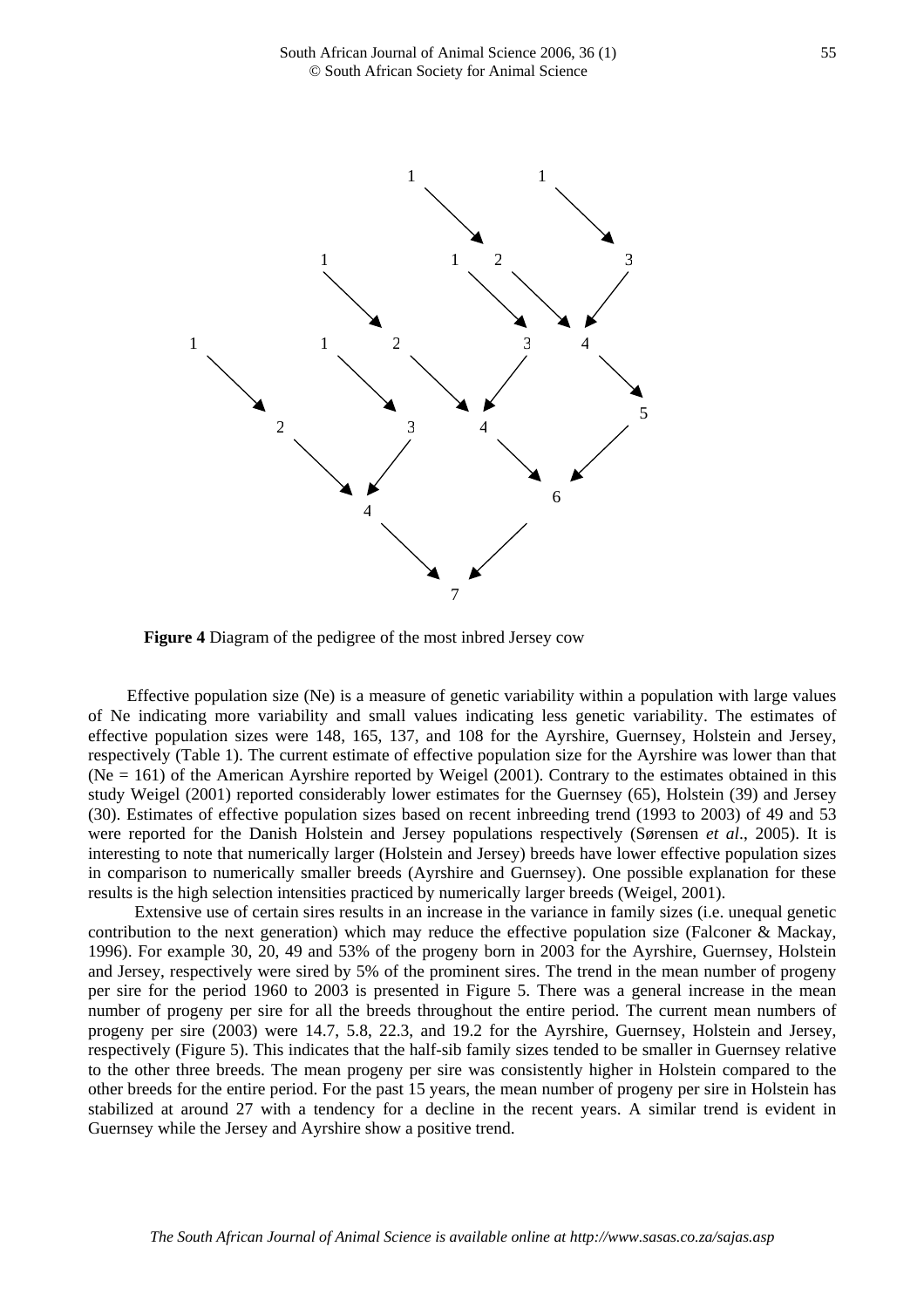

**Figure 5** The mean progeny per sire for the Ayrshire, Guernsey, Holstein and Jersey breeds

#### **Conclusion**

The results of the current study provide evidence of differential rates of inbreeding in the four major South African dairy breeds. Even though the rate of inbreeding was comparable among the breeds, the accumulation of inbreeding is at a slightly higher rate in the Jersey population. One way to manage inbreeding will be through using mate allocation programs that put a limit or constraint on the level of inbreeding of the future progeny. Estimates of effective population sizes indicate that the genetic variability within the South African dairy breeds is still higher than that of their counterparts in the United States. While the rate of inbreeding and the effective population sizes have not yet reached critical levels, the existence of highly inbred individuals within these populations necessitates that a further study be conducted to quantify the phenotypic effect of inbreeding on traits of economic importance in these populations.

### **Acknowledgements**

The authors wish to acknowledge D.J. Garrick and H.D. Blackburn for their valuable comments that greatly improved the manuscript. This research is a contribution of the Livestock Business Division (LBD) of the ARC and was partially supported by the Technology and Human Resources for Industry Programme (THRIP) grant.

#### **References**

Falconer, D.S. & Mackay, T.F.C., 1996. Introduction to Quantitative genetics. Longman Group, Essex, UK.

- Golden, B.L., Snelling, W.M. & Mallinckrodt, C.H., 1992. Animal breeder's tool kit user's guide and reference manual. Colorado State Univ. Agric. Exp. Sta. Tech. Bull. LTB 92-2.
- Kearney, J.F., Wall, E., Villanueva, B. & Coffey, M.P., 2004. Inbreeding trends and application of optimized selection in the UK Holstein population. J. Dairy Sci. 87, 3503-3509.